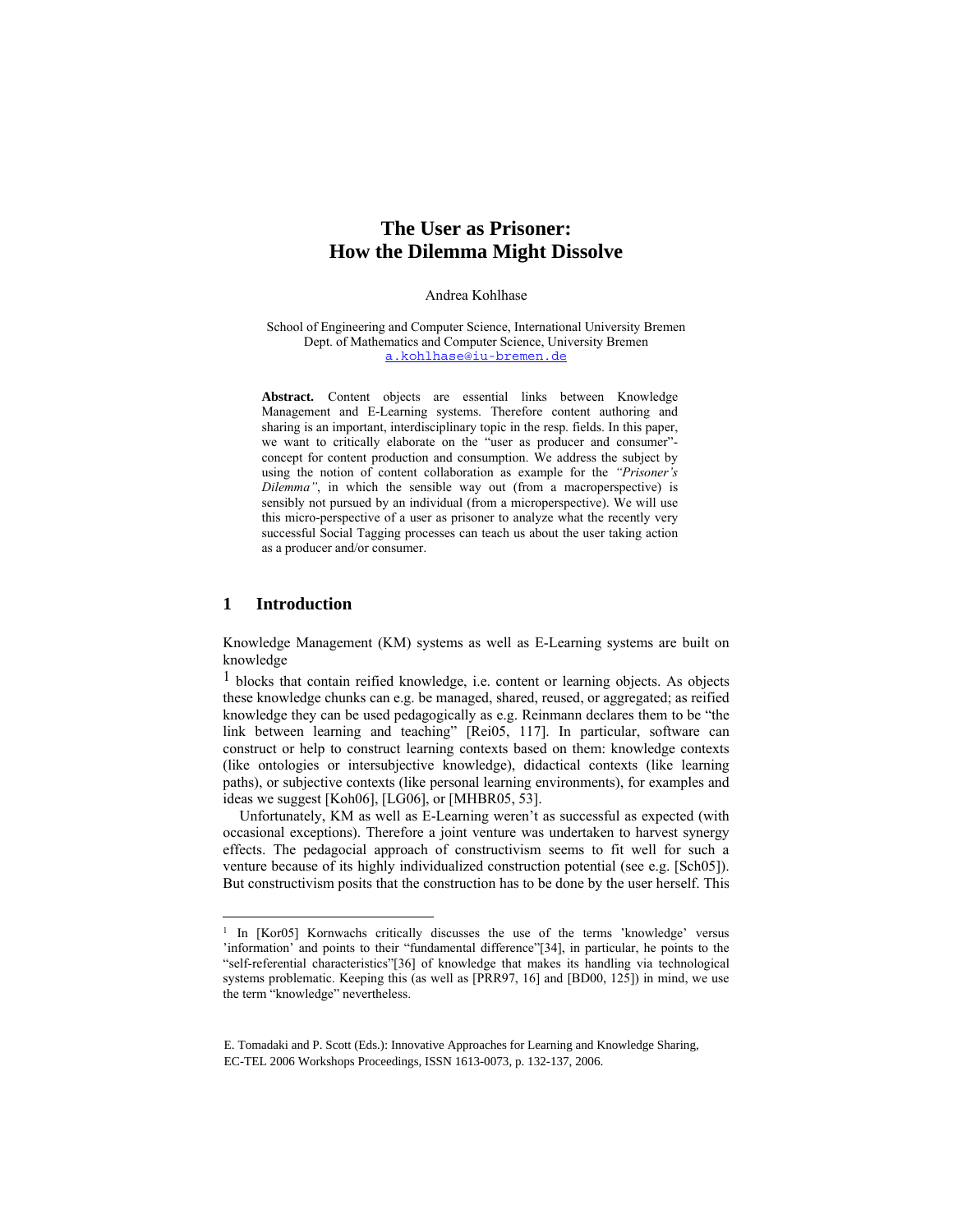can e.g. be accomplished by self-steered learning (which is tentatively antagonistic in E-Learning environments) or by enabling a learner's adaption/accommodation processes to rebuild existing cognitive structure (Piaget) by envisioning the user as a producer of content. Fittingly, in recent years the needle's eye for KM systems turned exactly out to be the generation of content. So the "user as consumer and producer" scheme moved in.

In Section 2 we will argue that we can comprise this scheme to a "user as a prisoner"-concept (cf. the well-known "Prisoner's Dilemma"). The dilemma consists in two competing perspectives on taking action: the micro- and the macroperspective, where the first one is disabling content collaboration. In [KK04] Kohlhase and the author discussed this phenomenon as "Authoring Problem", in an educational context in [Koh05] as "User Riddle": even though the advantages of using KM systems for content collaboration seemed tremendous, no action was taken by users to invest the additional energy and effort to produce such content. So, the real problem in the "user as consumer and producer"- concept is the micro-perspective of motivation for action and it is not clear, whether the one or/and the other is more helpful for this.

In order to get a clue though we finally turn in Section 3 to a microperspective analysis of the recently very successful Social Tagging systems like del.icio.us, flickr, or Connotea, in which the "user as prisoner"-dilemma seems to dissolve. We will conclude with the thesis that a joint venture is best done if the user starts her activities as a producer with specific expectations (like added-value services or Personal Knowledge Management) and then decides for herself when the time for consumption (like collaboration or E-Learning features) has arrived.

## **2 Content Generation as Prisoner's Dilemma**

Conventional wisdom (aka. "hope") is that the added-value applications based on semantic annotations will create a stimulus that will entice common users to invest time and effort into content production within this exciting new technology. Unfortunately, respective communities experienced otherwise, e.g. the Semantic Web did not take off as expected even though it is still pursued because of its "believed" potential.

Starting from a detailed look at the motivations of users to produce semantic data, we argued in [KK04] that the discrepancy between a content author's excitement about the fascinating potential of semantically enriched data and her unwillingness to invest her time and energy to profit hereby is actually an author's dilemma — an example of the well-known non-zero-sum game "Prisoner's Dilemma" ( [Axe84]). It is often used for analyzing short term decision-making processes in cooperation scenarios, where the actors do not have any specific expectations about future interactions or collaborations. Concretely two players are imagined in a prison scenario where they are independently confronted with cooperation offers by a public prosecutor. They can choose between two moves, either "cooperate" or "defect". The idea is that each player gains when both cooperate, but if only one of them cooperates, the other one, who defects, will gain more. If both defect both lose, but not as much as the 'cheated' cooperator whose cooperation is not returned.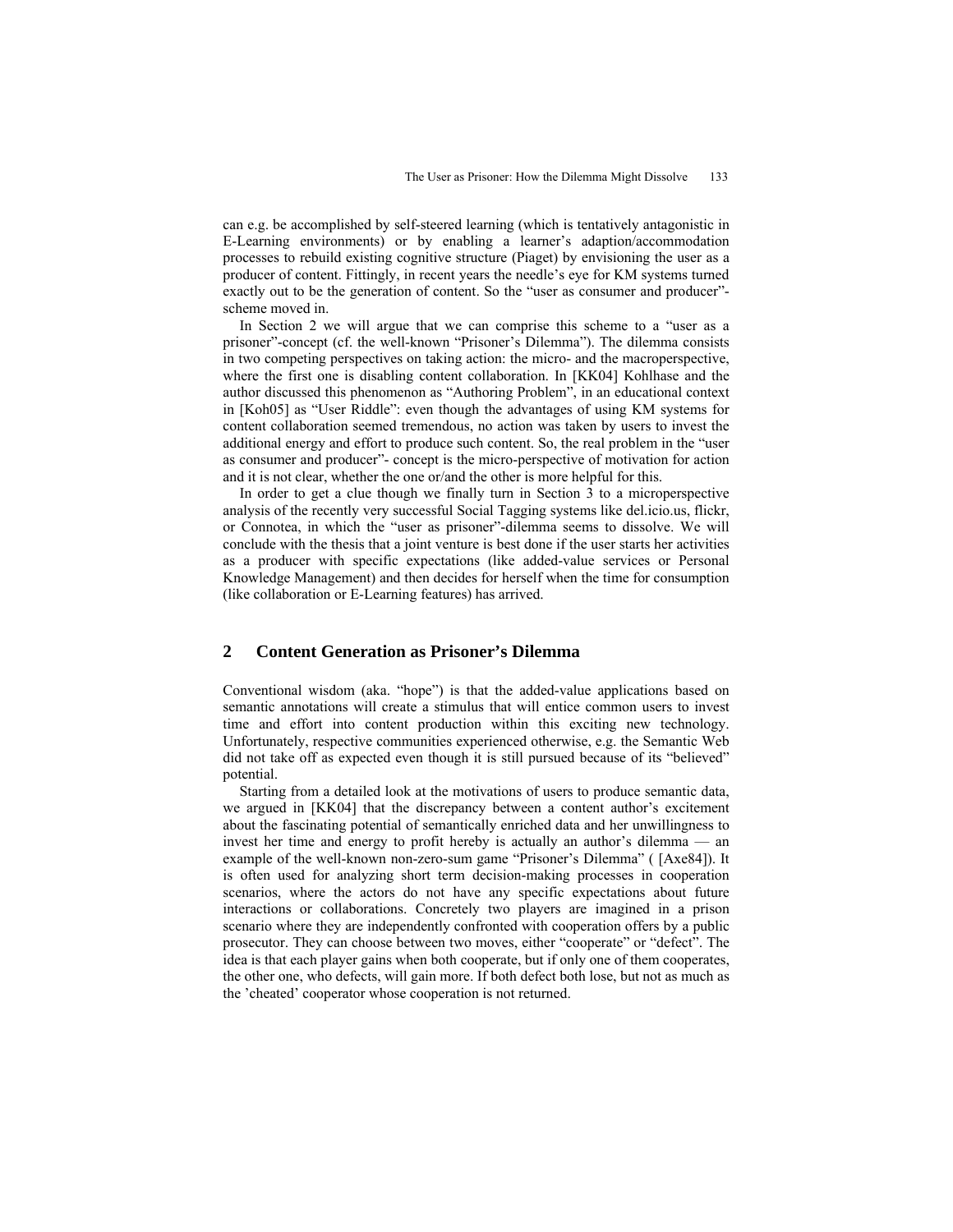#### 134 A. Kohlhase

For a user of semantic material, the motivation for preferring semantically rich data is simple: explicit document structure supports enhanced navigation and search, semantic markup yields context and search by content. Furthermore, the higher the degree of semantic structure, the more added-value services can feed on the material, the higher the benefit for the user. But this is only a standpoint from without, that is a macro-perspective. From within, that is a micro-perspective, there is also the motivation against taking action, as (generally) the cost of creating a document is proportional to the depth of the markup involved. However, the argument goes that once the markup quality passes a certain threshold which supports flexible reuse of fragments — content creation costs may actually go down as they are dominated by the cost of finding suitable (already existent) knowledge elements. Thus, the author is interested in a high reuse ratio, provided that retrieval costs are not prohibitive. The benefits seem obvious for the author who has the opportunity to reuse her own content modules frequently, but the real payoff comes when she is part of a group of individuals that share content objects and knowledge structures freely.

The analogy of the "Prisoner's Dilemma" to the content author's situation is apparent: if the author decides to invest her time and effort and others contribute as well, everyone profits tremendously from this synergy of cooperation. On the other hand, if just the author works on semantic markup, then she will gain nothing in the short run, but some in the long run. Note that the microperspective is less than a subjective standpoint, it considers only the surrounding micro-cosmos, the here-andnow of a subject.

In the Prisoner's Dilemma, if the decision-makers were purely rational, they would never cooperate (without at-hand incentives) as they should make the decision which is best for them individually. Suppose the other one would defect, then it is rational to defect yourself: you won't gain much, but if you do not defect you will have all the work. Suppose the other one would cooperate, then you will gain (especially in the long run) whatever you decide, but you will gain more if you do not cooperate (as you don't have to invest your time and effort), so here too the rational choice is to defect. The problem is that if all content authors are rational, all will decide to defect, and none of them will gain anything. In particular, *if we assume content authors to be rational, then we anticipate their non-cooperation based on the individuals' microperspectives.* 

#### **3 Why does Social Tagging as Content Generation succeed?**

What we are looking for is a way out of the "user as a prisoner"-scheme. We illustrated above that the Prisoner's Dilemma is based on two competing perspectives: the micro- and the macro-perspective.Moreover, the micro-perspective turned out to be the limiting factor for an author's content generation. Therefore, if we continue to predominantly take the macro-perspective when developing software systems, then the "user as producer and consumer"-concept is reduced to the "user as a prisoner" scheme.

Recently though, web software comprised under the term "Social Tagging" is celebrating enormous growth rates in terms of user access and acceptance rates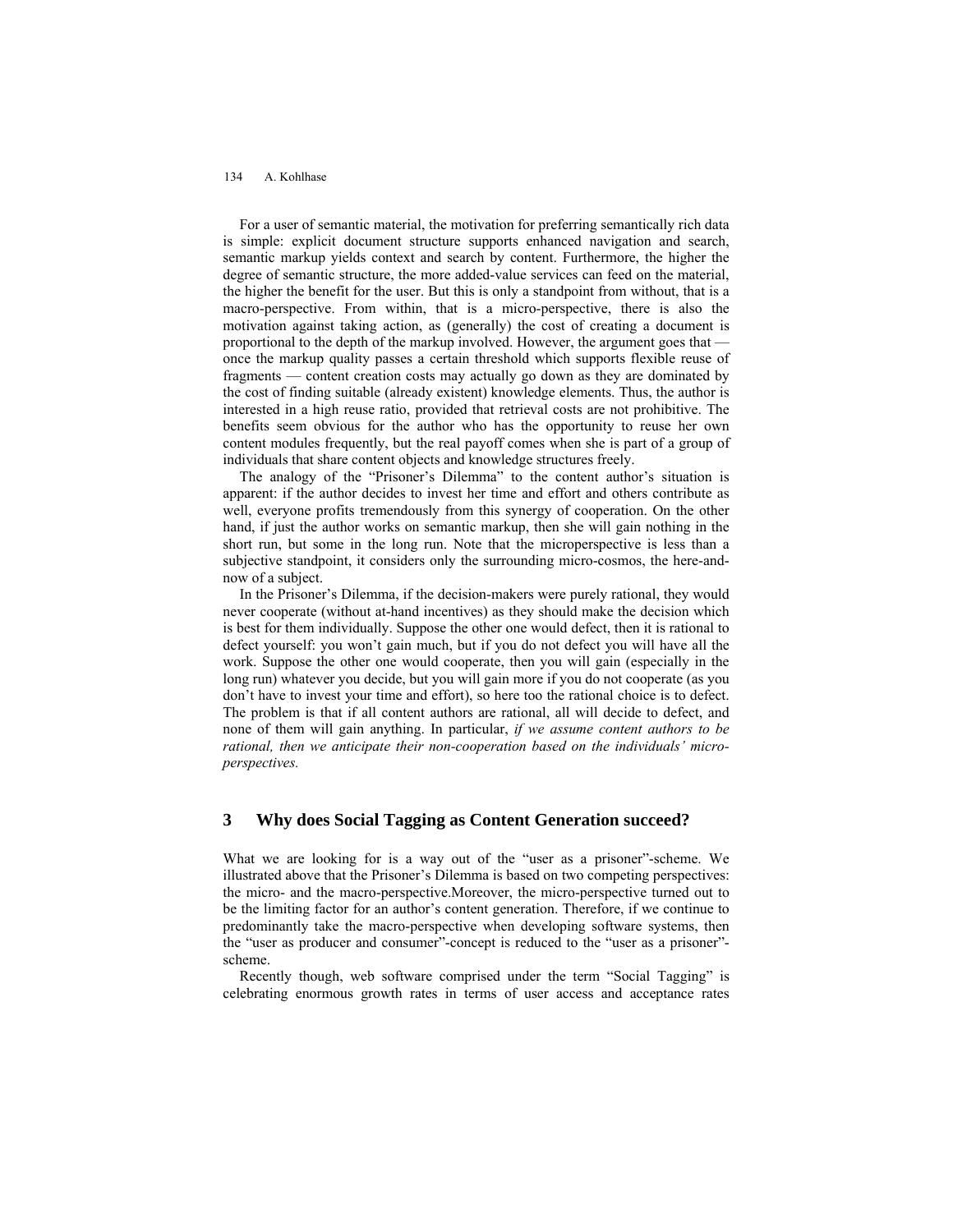(despite rather simple interfaces). Here, the users tag system-specific objects like bookmarks (e.g. del.icio.us or scientifically Connotea) or images (e.g. flickr) to organize and share their resp. objects so that they become *"pivots for social navigation"* [Mor05, 137]. A closer look reveals directly that their users are not only producers of content, but also managing and learning content consumers. They take action in generating content and using other's content by the emergent "selforganizing" web-effect of *"small pieces that then loosely join themselves"* [Wei02, 82, 23]. The question is why these social tagging systems succeed in attracting considerable amounts of (informal) content authors? If we look at the "Social Tagging" phenomenon from the macro-perspective, then there is not so much to be gained. Sure, there is the possibility that someone else's bookmark might be of relevance to my personal knowledge and I would not have found it except using the social tagging software. But the finding of such a treasure seems rather haphazardly organized and therefore not to be the underlying motivation for using the software.

The idea for dissolving the "user as a prisoner"-scheme consists in a microperspective analysis of this successful software to come up with more general conclusions for the design of software for KM and E-Learning. So we can rephrase the underlying question to be "Why do people use social tagging systems or what is their motivation?". Even though all tags as a whole form a "folksonomy" [Wal04], this collaboration clearly isn't the motivation for an individual user to take action. We believe that a user's tags can be viewed from the microperspective as her personal knowledge management system that e.g. represents a personal information model (PIM, [MHBR05, 53]). At the beginning she doesn't think of her tags as public objects but as private ones. It really doesn't matter whether a user is aware that the tags are openly viewable as the experience of the Web itself constitutes global invisibility and irrelevance. This thesis is supported by many reports of bloggers, who are astonished how much publicity a blog de facto draws (for example: *"it's recently become apparent that the vast majority of blogs are written by ordinary people with much smaller audiences in mind"* [SNGS04, 1143]). However, as a personal knowledge management system the social tagging software support is definitely helpful in tackling today's overly abundant information flow — the same idea that enlivens Berner-Lee's Semantic Web vision [BLF99] from a macro-perspective. But in contrast to the Semantic Web, people are willing to invest their time and energy to assign personal, semantic metadata to resp. objects as it makes sense from their very own personal micro-perspective. The interest for other users' input comes later whenever the individual user is ready. At that point in time we have a flowing transition from personal knowledge management to social E-Learning. Interestingly, the user decides *for herself* when she wants to change from being a producer to becoming a consumer, i.e. it is a self-steered process. This fits nicely with the observation that an individual's competence development has a time component and therefore has to be viewed as a process (see [BW05]).

In accordance with the "Prisoner's Dilemma", social tagging can teach us that taking action is much easier as producer with specific expectations for consumption — that at first are typically rather private than public — than as consumers with unspecific ones as well as producers with specific ones for production. Actually, the same is true and long known for consumers. Specific consumption expectations of consumers like interface and interaction design are still a hot research topic.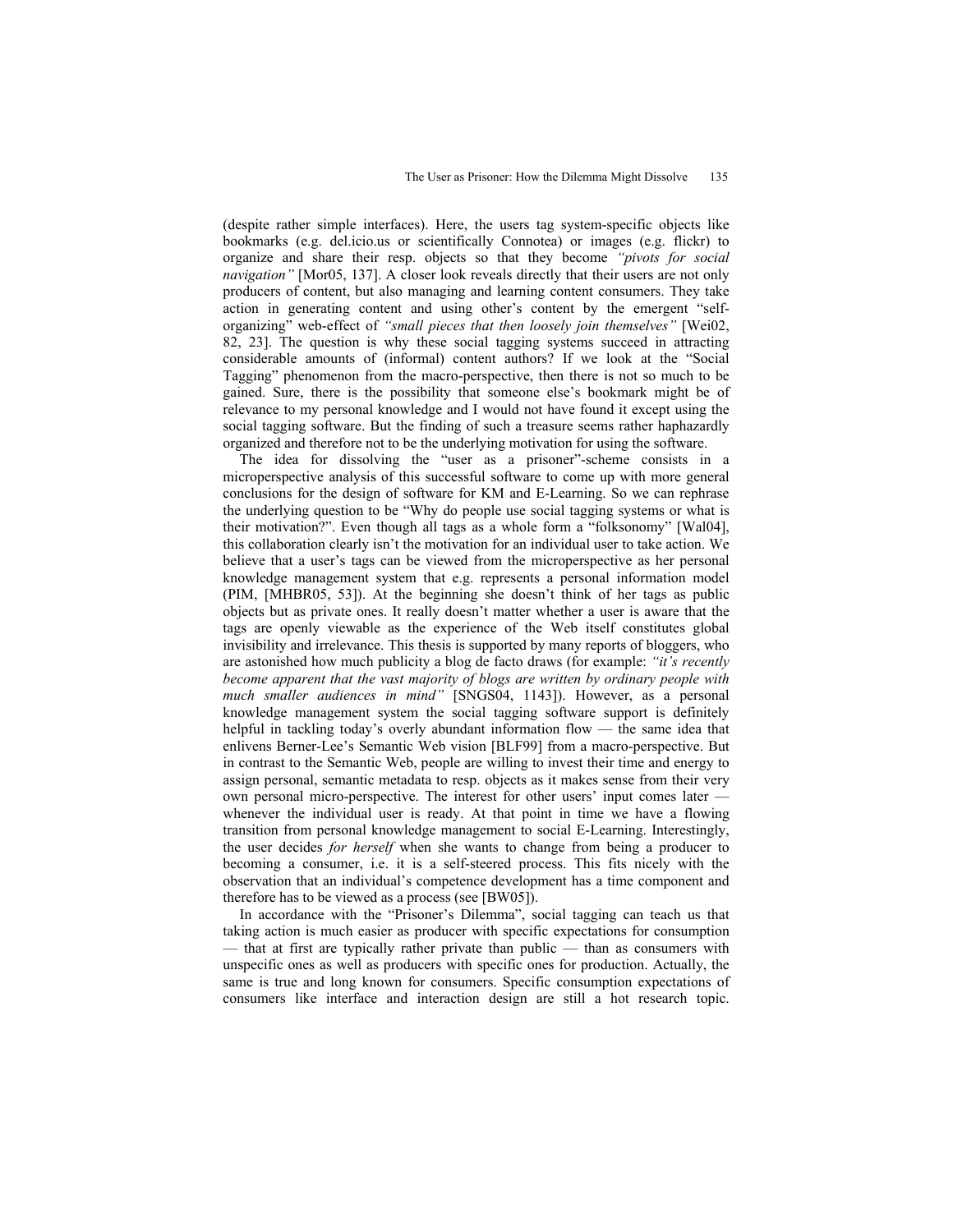#### 136 A. Kohlhase

Moreover, the transparency of early personal computers (i.e. specific expectations of consumers for production) was replaced/complemented by Macintosh's iconic style or graphical user interfaces (i.e. specific expectations for consumption) relatively early on (see [Tur97, 23ff]). Now, that the consumers are consuming "well enough", the question of specific expectations of consumers for production comes into focus again.

As many users of social tagging systems have experienced in the mean time, once this dynamic spiral is in place, it enables much finer-grained semantic annotation. In general, once the first steps were taken by the user as a producer, at some point she will become a consumer and will strengthen the mentioned spiral.

## **4 Conclusion and Outlook**

In the same way as knowledge and learning are dynamically interwoven, the according supportive technology can obtain synergies, but we as system designers cannot sensibly start with the macro-perspective and overwhelming, abstract potential, otherwise we support the "user as prisoner"-scheme. Rather we need to use the micro-perspective and provide specific expectations (like value-by-itself e.g. a personal KM system, short-term rewards e.g. occasional hits with recommender systems, and/or added-value services that do not assume collaboration e.g. visualization of complex content) for content authors to draw them into the spiral of "users as producers and consumers". The analysis presented in this paper will form the starting point for the development of a stepwise process of content generation (working title: "Stepwise Blended Learning and Knowing"). We plan to implement and evaluate this in the context of the CPoint system (implemented by the author) 2, leveraging a central aspect of the social tagging process: the transition from Personal KM up to a social, but self-steered E-Learning System.

## **References**

 $\overline{a}$ 

- [ADB+05] Klaus-Dieter Althoff, Andreas Dengel, Ralph Bergmann, Markus Nick, and Thomas Roth-Berghofer, editors. Professional Knowledge Management, number 3782 in LNCS. Springer Verlag, 2005.
- [Axe84] Robert Axelrod. The Evolution of Cooperation. Basic Books, New York, 1984.
- [BD00] John Seely Brown and Paul Duguid. The Social Life of Information. Harvard Business School Press, 2000.
- [BLF99] Tim Berners-Lee and Mark Fischetti. Weaving the Web: The original design and ultimate destiny of the World Wide Web, by its inventor. Harper San Francisco, 1999.

<sup>[</sup>BW05] Maximiliane B¨onnighausen and Uwe Wilkesmann. E-Learning meets

<sup>2</sup> CPoint is an open source, semantic, invasive editor from within MS PowerPoint that attaches semantic annotation to PPT-objects and converts this micro-content into a web-capable format. More information and download site is available under http://kwarc.eecs.iubremen.de/projects/CPoint/install.html